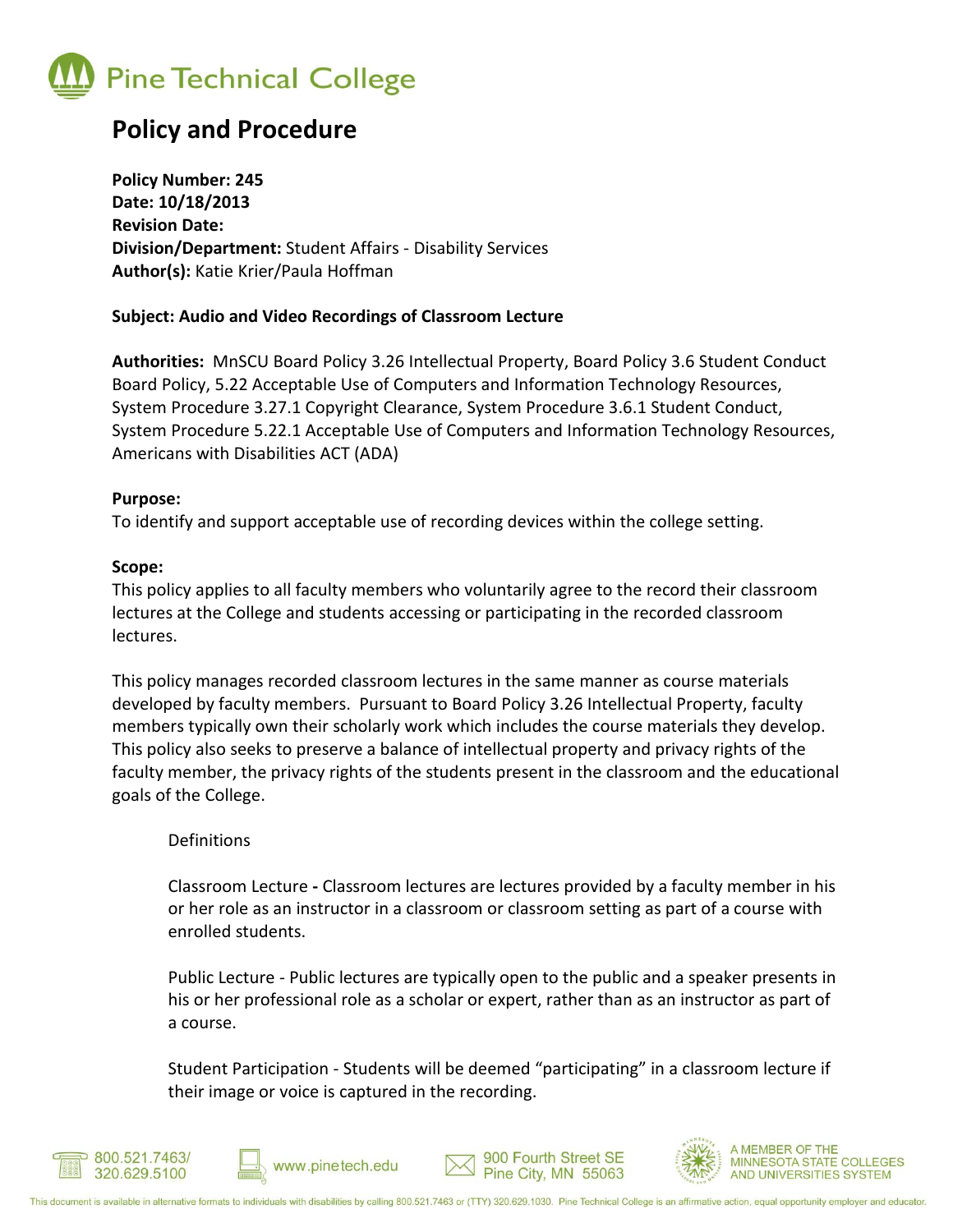# **Pine Technical College**

#### **Policy:**

Faculty members may voluntarily make audio or video recordings of classroom lectures for instructional purposes related to their courses at the College. Students are not permitted to record classroom lectures using personal recording devices (e.g. iPod, video/camera phone, digital recorder, etc.) unless permission is obtained from the faculty member and there are no objections from any of the students present in the class.

Students may record a classroom lecture as part of an accommodation under the Americans with Disabilities Act. Permission should be coordinated among the College, the faculty member and student.

Permission to record a classroom lecture that a faculty member grants to a student is limited to the student's own personal use to achieve the educational goals of the course.

If a student receives permission from a faculty member to record a lecture using equipment not provided by the College, and there are no objections from the students in the class, downloading such a recording to a computer or other electronic device, distributing the recording or derivative work of the recording to any other person, or using the recording for any purpose other than the student's own personal education is prohibited unless written permission is obtained from the faculty member and the students participating in the recording. Unauthorized downloading, file sharing, or distribution of all or any portion of a recorded classroom lecture may be deemed a violation of the Student Code of Conduct and other applicable policies and laws.

#### **Use of the Video or Audio Recording**

A recorded classroom lecture may not be used for any purpose except to meet the educational objectives of that particular class.

A faculty member's audio and video recording of his/her lecture that includes student participation may only be used by the College students for their personal educational benefit. The faculty member shall control how the recorded lecture is used at the College. For example, what classes may use it, the retention period, other faculty who can access it, etc.

Audio and video recordings of faculty lectures that DO NOT include student participation may be used by the faculty member in the same manner as other course materials owned by the faculty member. The faculty member has the freedom to control their recorded lecture, to delete it after the semester or preserve it for use in future semesters. If a faculty member leaves the College, unless the faculty member provides written permission for the continued non-profit educational use of the recorded lecture to the College, the audio and video recordings will not be used.

#### **Additional Uses**

Use of a recorded lecture that includes student participation may not be used, shown or distributed to any other individual or group without the express written permission of the









**MEMBER OF THE MINNESOTA STATE COLLEGES** AND UNIVERSITIES SYSTEM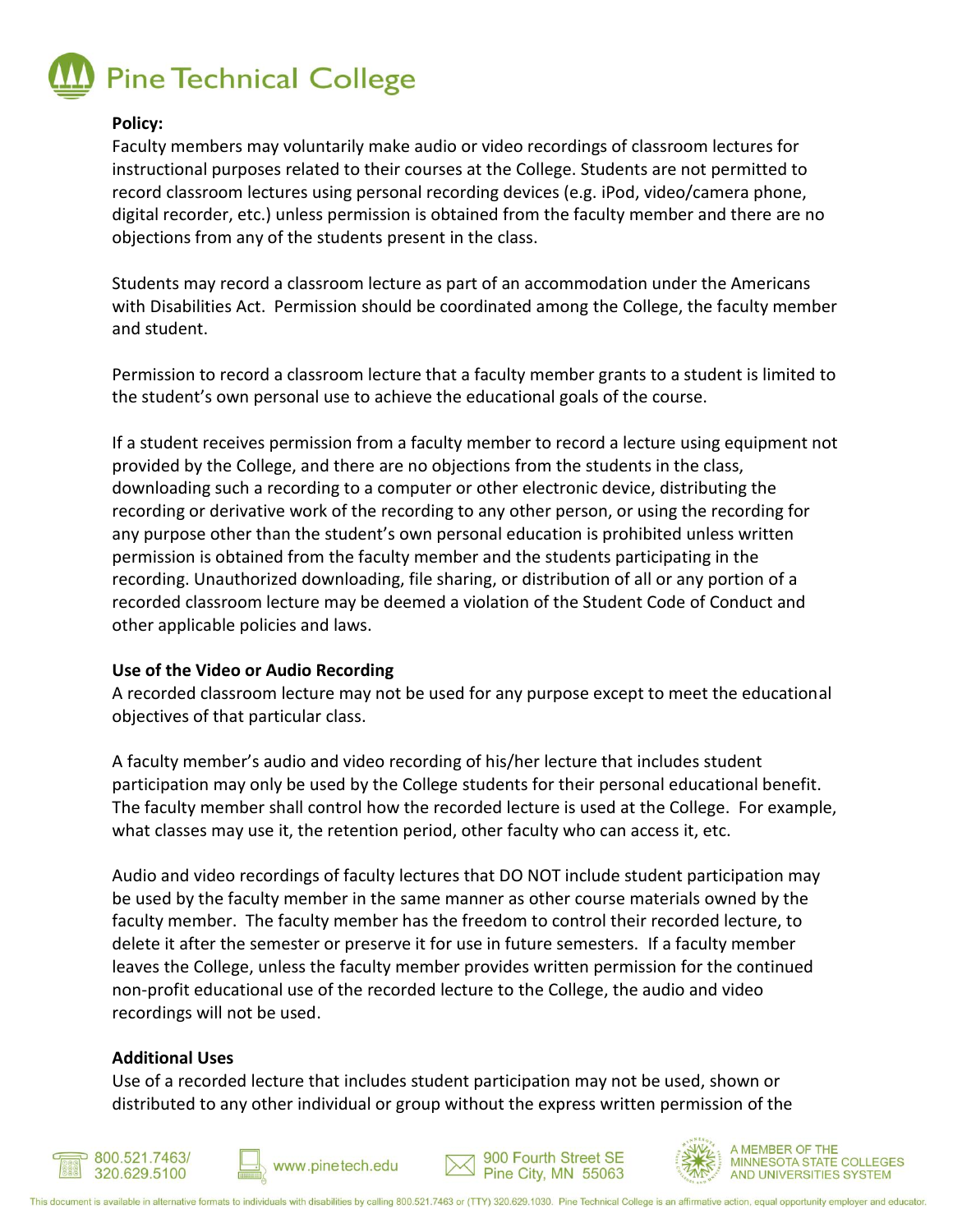## **Pine Technical College**

faculty member, every student who is recognizable in the audio/video recording and the College. All requests for use of a recorded lecture involving only the faculty member shall be handled by the faculty member.

#### **Procedure:**

Faculty lectures may only be recorded after obtaining the permission of the faculty member and the consent of the students (if present). Student consent shall be implied when a student enrolls in a course in which the course description publicizes that recording of course lectures may occur during the class. Absence of proper notice to students of recording classroom lectures, students shall sign a College consent form allowing their voice and images to be recorded and the recorded lecture to be used only for non-profit educational purposes at the College.

#### **Consent Used in Recorded Lecture**

All content used in a recorded lecture shall be free of copyright infringement. Faculty members shall clear the copyright of any materials planned for use in their lectures prior to recording the lecture.

#### **Use of Audio/Video Recording Equipment and Technology**

Use of any recording equipment and technology owned, leased or licensed by the College shall be for the non-profit educational purposes of students enrolled at the College. Any other proposed use of this equipment requires written permission from a person with signatory authority at the College.

#### **Student Viewing and Listening to a Recorded Lecture**

Recorded lectures will be made available only to students in a streaming audio/video format through D2L. Students who receive or are provided access to a recorded lecture are prohibited from downloading the recorded lecture to a computer or other electronic device, circumventing technology controls, or distributing the recorded lecture or any portion thereof to anyone.

#### **Responsibilities:**

□ 800.521.7463/

320.629.5100

Student Responsibilities:

- 1. Obtain permission from faculty member; or contact Disability Services to discuss permission.
- 2. Contact Disability Services to pick up recording device.
- 3. Complete and sign equipment checkout form.
- 4. Return device to Disability Services at the end of semester.

www.pinetech.edu



**MEMBER OF THE MINNESOTA STATE COLLEGES** AND UNIVERSITIES SYSTEM

900 Fourth Street SE

Pine City, MN 55063